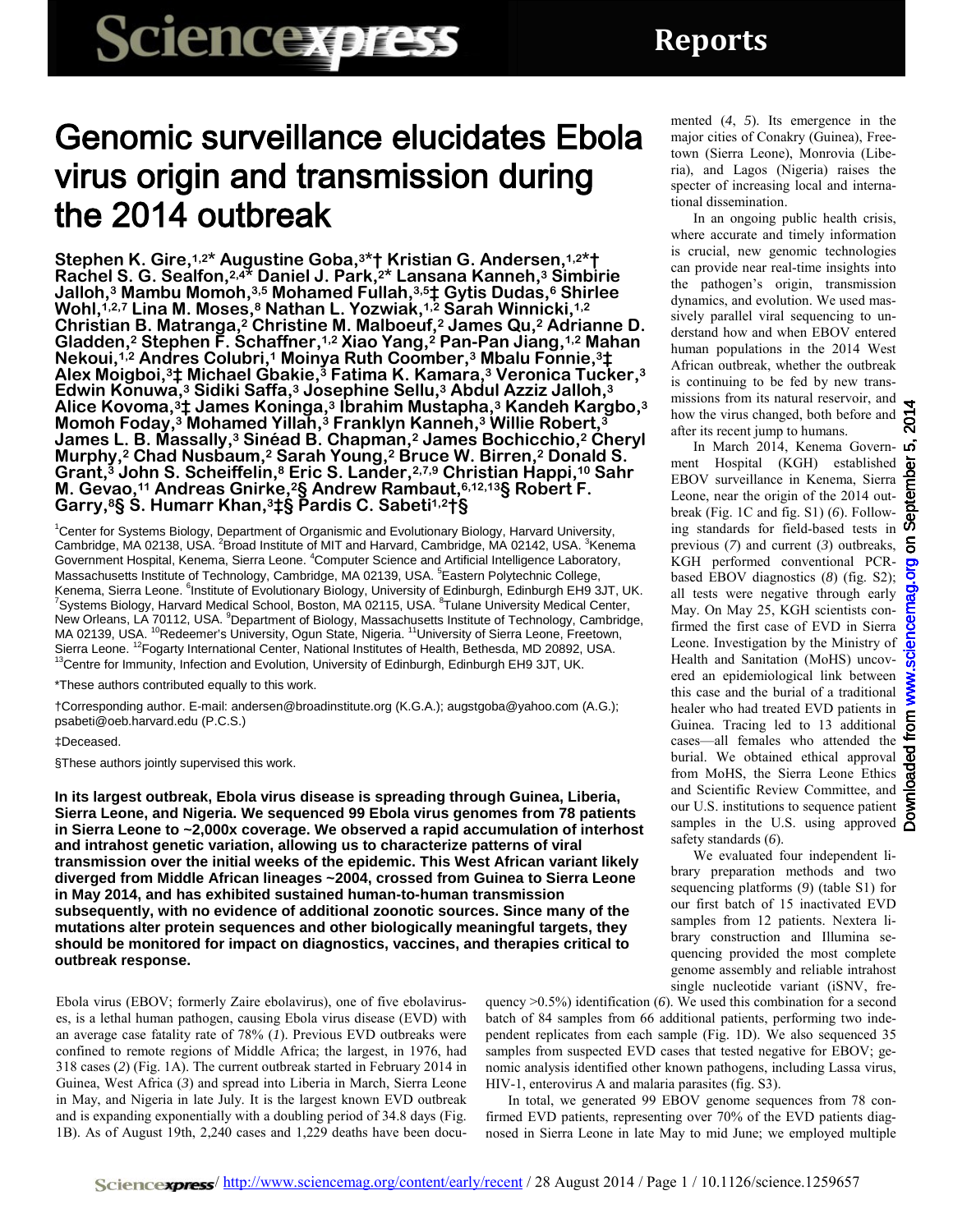extraction methods or timepoints for 13 patients (table S2). Median coverage was >2,000x, spanning more than 99.9% of EBOV coding regions (Fig. 1, D and E, and table S2).

We combined the 78 Sierra Leonean sequences with 3 published Guinean samples (*3*) (correcting 21 likely sequencing errors in the latter (*6*)) to obtain a dataset of 81 sequences. They reveal 341 fixed substitutions between the 2014 EBOV and all previously published EBOV (35 nonsynonymous, 173 synonymous, 133 noncoding), with an additional 55 single nucleotide polymorphisms (SNPs) (fixed within individual patients) within the West African outbreak (15 nonsynonymous, 25 synonymous, 15 noncoding). Notably, the Sierra Leonean genomes differ from PCR probes for five separate assays used for EBOV and panfilovirus diagnostics (table S3).

Deep-sequence coverage allowed identification of 263 iSNVs (73 nonsynonymous, 108 synonymous, 70 noncoding, and 12 frameshift) in the Sierra Leone patients (*6*). For all patients with multiple time points, consensus sequences were identical and iSNV frequencies remained stable (fig. S4). One notable intrahost variation is the RNA editing site of the glycoprotein (GP) gene (fig. S5A) (*10*–*12*), which we characterize in patients (*6*).

Phylogenetic comparison to all 20 genomes from earlier outbreaks suggests the 2014 West African virus likely spread from Middle Africa within the last decade. Rooting the phylogeny using divergence to other ebolavirus genomes is problematic (Fig. 2A and fig. S6) (*6*, *13*). However, rooting the tree on the oldest outbreak reveals a strong correlation between sample date and root-to-tip distance, with a substitution rate of 8x10−4/site/year (Fig. 2B and fig. S7) (*13*). This suggests that the lineages of the three most recent outbreaks all diverged from a common ancestor at roughly the same time c. 2004 (Fig. 2C and Fig. 3A), supporting the hypothesis that each outbreak represents an independent zoonotic event from the same genetically diverse viral population in its natural reservoir.

Genetic similarity across the sequenced 2014 samples suggests a single transmission from the natural reservoir, followed by human-tohuman transmission during the outbreak. Molecular dating places the common ancestor of all sequenced Guinea and Sierra Leone lineages around late February 2014 (Fig. 3B), three months after the earliest suspected cases in Guinea (*3*); this coalescence would be unlikely had there been multiple transmissions from the natural reservoir. Thus, in contrast to some previous EVD outbreaks (*14*), continued human-reservoir exposure is unlikely to have contributed to the growth of this epidemic in areas represented by available sequence data.

Our data suggest the Sierra Leone outbreak stemmed from the introduction of two genetically distinct viruses from Guinea around the same time. Samples from 12 of the first EVD patients in Sierra Leone, all believed to have attended the funeral of an EVD case from Guinea, fall into two distinct clusters (clusters 1 and 2) (Fig. 4A and fig. S8). Molecular dating places the divergence of these two lineages in late April (Fig. 3B), pre-dating their co-appearance in Sierra Leone in late May (Fig. 4B), suggesting the funeral attendees were most likely infected by two lineages then circulating in Guinea, possibly at the funeral (fig. S9). All subsequent diversity in Sierra Leone accumulated on the background of those two lineages (Fig. 4A), consistent with epidemiological information from tracing contacts.

Patterns in observed intrahost and interhost variation provide important insights about transmission and epidemiology. Groups of patients with identical viruses or with shared intrahost variation show temporal patterns suggesting transmission links (fig. S10). One iSNV (position 10,218) shared by twelve patients is later observed as fixed within 38 patients, becoming the majority allele in the population (Fig. 4C) and defining a third Sierra Leone cluster (Fig. 4, A and D, and fig. S8). Repeated propagation at intermediate frequency suggests that transmission of multiple viral haplotypes may be common. Geographic, temporal, and epidemiological metadata supports the transmission clustering inferred from genetic data (Fig. 4, D and E, and fig. S11) (*6*).

The observed substitution rate is roughly twice as high within the 2014 outbreak as between outbreaks (Fig. 4F). Mutations are also more frequently nonsynonymous during the outbreak (Fig. 4G). Similar findings have been seen previously (*15*) and are consistent with expectations from incomplete purifying selection (*16*–*18*). Determining whether individual mutations are deleterious, or even adaptive, would require functional analysis; however, the rate of nonsynonymous mutations suggests that continued progression of this epidemic could afford an opportunity for viral adaptation (Fig. 4H), underscoring the need for rapid containment.

As in every EVD outbreak, the 2014 EBOV variant carries a number of genetic changes distinct to this lineage; our data do not address whether these differences are related to the severity of the outbreak. However, the catalog of 395 mutations, including 50 fixed nonsynonymous changes with 8 at positions with high levels of conservation across ebolaviruses, provide a starting point for such studies (table S4).

To aid in relief efforts and facilitate rapid global research, we immediately released all sequence data as generated. Ongoing epidemiological and genomic surveillance is imperative to identify viral determinants of transmission dynamics, monitor viral changes and adaptation, ensure accurate diagnosis, guide research on therapeutic targets, and refine public-health strategies. It is our hope that this work will aid the multidisciplinary, international efforts to understand and contain this expanding epidemic.

*In memoriam:* Tragically, five co-authors, who contributed greatly to public health and research efforts in Sierra Leone, contracted EVD in the course of their work and lost their battle with the disease before this manuscript could be published. We wish to honor their memory.

## **References and Notes**

- 1. J. H. Kuhn, L. E. Dodd, V. Wahl-Jensen, S. R. Radoshitzky, S. Bavari, P. B. Jahrling, Evaluation of perceived threat differences posed by filovirus variants. *Biosecur. Bioterror.* 9, 361-371 (2011). [Medline](http://www.ncbi.nlm.nih.gov/entrez/query.fcgi?cmd=Retrieve&db=PubMed&list_uids=22070137&dopt=Abstract) [doi:10.1089/bsp.2011.0051](http://dx.doi.org/10.1089/bsp.2011.0051)
- 2. J. Burke, Ebola haemorrhagic fever in Zaire, 1976. *Bull. World Health Organ.* **56**, 271–293 (1978). [Medline](http://www.ncbi.nlm.nih.gov/entrez/query.fcgi?cmd=Retrieve&db=PubMed&list_uids=307456&dopt=Abstract)
- 3. S. Baize *et al*., Emergence of Zaire Ebola virus disease in Guinea—Preliminary report. *N. Engl. J. Med.* 10.1056/NEJMoa1404505 (2014). doi:10.1056/NEJMoa1404505
- 4. WHO, (2014), www.who.int/csr/don/archive/disease/ebola/en/
- 5. O. Reynard, V. Volchkov, C. Peyrefitte, Une première épidémie de fièvre à virus Ebola en Afrique de l'Ouest. *Med. Sci.* **30**, 671–673 (2014). doi:10.1051/medsci/20143006018
- 6. See supplementary materials on *Science* Online.
- 7. J. S. Towner, T. K. Sealy, T. G. Ksiazek, S. T. Nichol, High-throughput molecular detection of hemorrhagic fever virus threats with applications for outbreak settings. *J. Infect. Dis.* **196** (suppl. 2), S205–S212 (2007). [Medline](http://www.ncbi.nlm.nih.gov/entrez/query.fcgi?cmd=Retrieve&db=PubMed&list_uids=17940951&dopt=Abstract) [doi:10.1086/520601](http://dx.doi.org/10.1086/520601)
- 8. M. Panning, T. Laue, S. Olschlager, M. Eickmann, S. Becker, S. Raith, M. C. Courbot, M. Nilsson, R. Gopal, A. Lundkvist, A. Caro, D. Brown, H. Meyer, G. Lloyd, B. M. Kummerer, S. Gunther, C. Drosten, Diagnostic reversetranscription polymerase chain reaction kit for filoviruses based on the strain collections of all European biosafety level 4 laboratories. *J. Infect. Dis.* **196** (suppl. 2), S199–S204 (2007). [Medline](http://www.ncbi.nlm.nih.gov/entrez/query.fcgi?cmd=Retrieve&db=PubMed&list_uids=17940950&dopt=Abstract) [doi:10.1086/520600](http://dx.doi.org/10.1086/520600)
- 9. C. M. Malboeuf, X. Yang, P. Charlebois, J. Qu, A. M. Berlin, M. Casali, K. N. Pesko, C. L. Boutwell, J. P. DeVincenzo, G. D. Ebel, T. M. Allen, M. C. Zody, M. R. Henn, J. Z. Levin, Complete viral RNA genome sequencing of ultra-low copy samples by sequence-independent amplification. *Nucleic Acids Res.* **41**, e13 (2013). [Medline](http://www.ncbi.nlm.nih.gov/entrez/query.fcgi?cmd=Retrieve&db=PubMed&list_uids=22962364&dopt=Abstract) [doi:10.1093/nar/gks794](http://dx.doi.org/10.1093/nar/gks794)
- 10. A. Sanchez, S. G. Trappier, B. W. Mahy, C. J. Peters, S. T. Nichol, The virion glycoproteins of Ebola viruses are encoded in two reading frames and are expressed through transcriptional editing. *Proc. Natl. Acad. Sci. U.S.A.* **93**,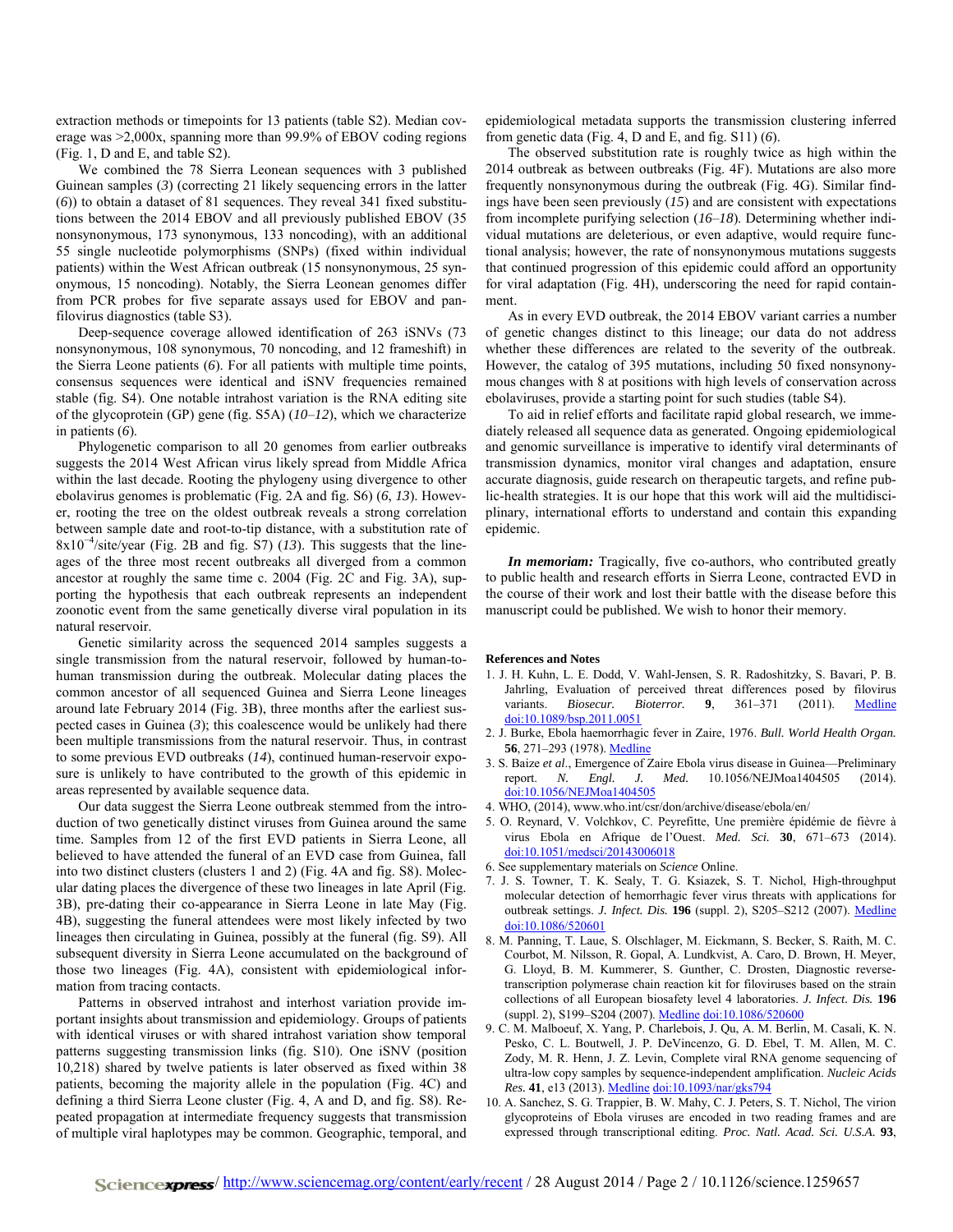3602–3607 (1996).

- 11. V. E. Volchkov, S. Becker, V. A. Volchkova, V. A. Ternovoj, A. N. Kotov, S. V. Netesov, H. D. Klenk, GP mRNA of Ebola virus is edited by the Ebola virus polymerase and by T7 and vaccinia virus polymerases. *Virology* **214**, 421-430 (1995). [Medline](http://www.ncbi.nlm.nih.gov/entrez/query.fcgi?cmd=Retrieve&db=PubMed&list_uids=8553543&dopt=Abstract) [doi:10.1006/viro.1995.0052](http://dx.doi.org/10.1006/viro.1995.0052)
- 12. V. A. Volchkova, O. Dolnik, M. J. Martinez, O. Reynard, V. E. Volchkov, Genomic RNA editing and its impact on Ebola virus adaptation during serial passages in cell culture and infection of guinea pigs. *J. Infect. Dis.* **204** (suppl. 3), S941–S946 (2011). [Medline](http://www.ncbi.nlm.nih.gov/entrez/query.fcgi?cmd=Retrieve&db=PubMed&list_uids=21987773&dopt=Abstract) [doi:10.1093/infdis/jir321](http://dx.doi.org/10.1093/infdis/jir321)
- 13. G. Dudas, A. Rambaut, [Phylogenetic analysis of Guinea 2014 EBOV](http://currents.plos.org/outbreaks/article/phylogenetic-analysis-of-guinea-2014-ebov-ebolavirus-outbreak-2/)  [Ebolavirus outbreak.](http://currents.plos.org/outbreaks/article/phylogenetic-analysis-of-guinea-2014-ebov-ebolavirus-outbreak-2/) *PLOS Curr. Outbreaks* **6**, 10.1371/currents.outbreaks.84eefe5ce43ec9dc0bf0670f7b8b417d (2014). doi:10.1371/currents.outbreaks.84eefe5ce43ec9dc0bf0670f7b8b417d
- 14. J. Kuhn, C. H. Calisher, Eds., *Filoviruses: A Compendium of 40 Years of Epidemiological, Clinical, and Laboratory Studies* (Springer, New York, 2008).
- 15. M. J. Schreiber, E. C. Holmes, S. H. Ong, H. S. Soh, W. Liu, L. Tanner, P. P. Aw, H. C. Tan, L. C. Ng, Y. S. Leo, J. G. Low, A. Ong, E. E. Ooi, S. G. Vasudevan, M. L. Hibberd, Genomic epidemiology of a dengue virus epidemic in urban Singapore. *J. Virol.* 83, 4163-4173 (2009). [Medline](http://www.ncbi.nlm.nih.gov/entrez/query.fcgi?cmd=Retrieve&db=PubMed&list_uids=19211734&dopt=Abstract) [doi:10.1128/JVI.02445-08](http://dx.doi.org/10.1128/JVI.02445-08)
- 16. J. O. Wertheim, S. L. Kosakovsky Pond, Purifying selection can obscure the ancient age of viral lineages. *Mol. Biol. Evol.* **28**, 3355–3365 (2011). [Medline](http://www.ncbi.nlm.nih.gov/entrez/query.fcgi?cmd=Retrieve&db=PubMed&list_uids=21705379&dopt=Abstract) [doi:10.1093/molbev/msr170](http://dx.doi.org/10.1093/molbev/msr170)
- 17. S. Y. Ho, M. J. Phillips, A. Cooper, A. J. Drummond, Time dependency of molecular rate estimates and systematic overestimation of recent divergence times. *Mol. Biol. Evol.* **22**, 1561–1568 (2005). [Medline](http://www.ncbi.nlm.nih.gov/entrez/query.fcgi?cmd=Retrieve&db=PubMed&list_uids=15814826&dopt=Abstract) [doi:10.1093/molbev/msi145](http://dx.doi.org/10.1093/molbev/msi145)
- 18. E. C. Holmes, Patterns of intra- and interhost nonsynonymous variation reveal strong purifying selection in dengue virus. *J. Virol.* **77**, 11296–11298 (2003)[.](http://www.ncbi.nlm.nih.gov/entrez/query.fcgi?cmd=Retrieve&db=PubMed&list_uids=14512579&dopt=Abstract) [Medline](http://www.ncbi.nlm.nih.gov/entrez/query.fcgi?cmd=Retrieve&db=PubMed&list_uids=14512579&dopt=Abstract) [doi:10.1128/JVI.77.20.11296-11298.2003](http://dx.doi.org/10.1128/JVI.77.20.11296-11298.2003)
- 19. J. R. Kugelman, M. S. Lee, C. A. Rossi, S. E. McCarthy, S. R. Radoshitzky, J. M. Dye, L. E. Hensley, A. Honko, J. H. Kuhn, P. B. Jahrling, T. K. Warren, C. A. Whitehouse, S. Bavari, G. Palacios, Ebola virus genome plasticity as a marker of its passaging history: A comparison of in vitro passaging to nonhuman primate infection. *PLOS ONE* 7, e50316 (2012). [Medline](http://www.ncbi.nlm.nih.gov/entrez/query.fcgi?cmd=Retrieve&db=PubMed&list_uids=23209706&dopt=Abstract) [doi:10.1371/journal.pone.0050316](http://dx.doi.org/10.1371/journal.pone.0050316)
- 20. S. Günther, M. Asper, C. Röser, L. K. Luna, C. Drosten, B. Becker-Ziaja, P. Borowski, H. M. Chen, R. S. Hosmane, Application of real-time PCR for testing antiviral compounds against Lassa virus, SARS coronavirus and Ebola virus in vitro. *Antiviral Res.* **63**, 209–215 (2004). [Medline](http://www.ncbi.nlm.nih.gov/entrez/query.fcgi?cmd=Retrieve&db=PubMed&list_uids=15451189&dopt=Abstract) [doi:10.1016/j.antiviral.2004.05.001](http://dx.doi.org/10.1016/j.antiviral.2004.05.001)
- 21. G. Grard, R. Biek, J. J. Muyembe Tamfum, J. Fair, N. Wolfe, P. Formenty, J. Paweska, E. Leroy, Emergence of divergent Zaire ebola virus strains in Democratic Republic of the Congo in 2007 and 2008. *J. Infect. Dis.* **204** (suppl. 3), S776–S784 (2011). [Medline](http://www.ncbi.nlm.nih.gov/entrez/query.fcgi?cmd=Retrieve&db=PubMed&list_uids=21987750&dopt=Abstract) [doi:10.1093/infdis/jir364](http://dx.doi.org/10.1093/infdis/jir364)
- 22. G. P. Kobinger, A. Leung, J. Neufeld, J. S. Richardson, D. Falzarano, G. Smith, K. Tierney, A. Patel, H. M. Weingartl, Replication, pathogenicity, shedding, and transmission of Zaire ebolavirus in pigs. *J. Infect. Dis.* **204**, 200–208 (2011). [Medline](http://www.ncbi.nlm.nih.gov/entrez/query.fcgi?cmd=Retrieve&db=PubMed&list_uids=21571728&dopt=Abstract) [doi:10.1093/infdis/jir077](http://dx.doi.org/10.1093/infdis/jir077)
- 23. T. Hoenen, S. Jung, A. Herwig, A. Groseth, S. Becker, Both matrix proteins of Ebola virus contribute to the regulation of viral genome replication and transcription. *Virology* **403**, 56–66 (2010)[. doi:10.1016/j.virol.2010.04.002](http://dx.doi.org/10.1016/j.virol.2010.04.002)
- 24. J. A. Blow, C. N. Mores, J. Dyer, D. J. Dohm, Viral nucleic acid stabilization by RNA extraction reagent. *J. Virol. Methods* **150**, 41–44 (2008). [Medline](http://www.ncbi.nlm.nih.gov/entrez/query.fcgi?cmd=Retrieve&db=PubMed&list_uids=18387678&dopt=Abstract) [doi:10.1016/j.jviromet.2008.02.003](http://dx.doi.org/10.1016/j.jviromet.2008.02.003)
- 25. A. R. Trombley, L. Wachter, J. Garrison, V. A. Buckley-Beason, J. Jahrling, L. E. Hensley, R. J. Schoepp, D. A. Norwood, A. Goba, J. N. Fair, D. A. Kulesh, Comprehensive panel of real-time TaqMan polymerase chain reaction assays for detection and absolute quantification of filoviruses, arenaviruses, and New World hantaviruses. *Am. J. Trop. Med. Hyg.* **82**, 954–960 (2010)[.](http://www.ncbi.nlm.nih.gov/entrez/query.fcgi?cmd=Retrieve&db=PubMed&list_uids=20439981&dopt=Abstract) [Medline](http://www.ncbi.nlm.nih.gov/entrez/query.fcgi?cmd=Retrieve&db=PubMed&list_uids=20439981&dopt=Abstract) [doi:10.4269/ajtmh.2010.09-0636](http://dx.doi.org/10.4269/ajtmh.2010.09-0636)
- 26. J. D. Morlan, K. Qu, D. V. Sinicropi, Selective depletion of rRNA enables whole transcriptome profiling of archival fixed tissue. *PLOS ONE* **7**, e42882 (2012). [Medline](http://www.ncbi.nlm.nih.gov/entrez/query.fcgi?cmd=Retrieve&db=PubMed&list_uids=22900061&dopt=Abstract) [doi:10.1371/journal.pone.0042882](http://dx.doi.org/10.1371/journal.pone.0042882)
- 27. X. Adiconis, D. Borges-Rivera, R. Satija, D. S. DeLuca, M. A. Busby, A. M. Berlin, A. Sivachenko, D. A. Thompson, A. Wysoker, T. Fennell, A. Gnirke, N. Pochet, A. Regev, J. Z. Levin, Comparative analysis of RNA sequencing methods for degraded or low-input samples. *Nat. Methods* **10**, 623–629

(2013). [Medline](http://www.ncbi.nlm.nih.gov/entrez/query.fcgi?cmd=Retrieve&db=PubMed&list_uids=23685885&dopt=Abstract) [doi:10.1038/nmeth.2483](http://dx.doi.org/10.1038/nmeth.2483)

- 28. L. Jiang, F. Schlesinger, C. A. Davis, Y. Zhang, R. Li, M. Salit, T. R. Gingeras, B. Oliver, Synthetic spike-in standards for RNA-seq experiments. *Genome Res.* **21**, 1543–1551 (2011). [Medline](http://www.ncbi.nlm.nih.gov/entrez/query.fcgi?cmd=Retrieve&db=PubMed&list_uids=21816910&dopt=Abstract) [doi:10.1101/gr.121095.111](http://dx.doi.org/10.1101/gr.121095.111)
- 29. R. C. Edgar, MUSCLE: Multiple sequence alignment with high accuracy and high throughput. *Nucleic Acids Res.* 32, 1792-1797 (2004). [Medline](http://www.ncbi.nlm.nih.gov/entrez/query.fcgi?cmd=Retrieve&db=PubMed&list_uids=15034147&dopt=Abstract) [doi:10.1093/nar/gkh340](http://dx.doi.org/10.1093/nar/gkh340)
- 30. P. Cingolani, A. Platts, L. Wang, M. Coon, T. Nguyen, L. Wang, S. J. Land, X. Lu, D. M. Ruden, A program for annotating and predicting the effects of single nucleotide polymorphisms, SnpEff: SNPs in the genome of *Drosophila melanogaster* strain w1118; iso-2; iso-3. *Fly* **6**, 80–92 (2012). [Medline](http://www.ncbi.nlm.nih.gov/entrez/query.fcgi?cmd=Retrieve&db=PubMed&list_uids=22728672&dopt=Abstract) [doi:10.4161/fly.19695](http://dx.doi.org/10.4161/fly.19695)
- 31. A. Stamatakis, T. Ludwig, H. Meier, RAxML-III: A fast program for maximum likelihood-based inference of large phylogenetic trees. *Bioinformatics* **21**, 456–463 (2005)[. doi:10.1093/bioinformatics/bti191](http://dx.doi.org/10.1093/bioinformatics/bti191)
- 32. F. Ronquist, J. Huelsenbeck, MrBayes 3: Bayesian phylogenetic inference under mixed models. *Bioinformatics* **19**, 1572–1574 (2003). [doi:10.1093/bioinformatics/btg180](http://dx.doi.org/10.1093/bioinformatics/btg180)
- 33. A. J. Drummond, M. A. Suchard, D. Xie, A. Rambaut, Bayesian phylogenetics with BEAUti and the BEAST 1.7. *Mol. Biol. Evol.* **29**, 1969– 1973 (2012). [Medline](http://www.ncbi.nlm.nih.gov/entrez/query.fcgi?cmd=Retrieve&db=PubMed&list_uids=22367748&dopt=Abstract) [doi:10.1093/molbev/mss075](http://dx.doi.org/10.1093/molbev/mss075)
- 34. M. Hasegawa, H. Kishino, T. Yano, Dating of the human-ape splitting by a molecular clock of mitochondrial DNA. *J. Mol. Evol.* **22**, 160–174 (1985[\).](http://www.ncbi.nlm.nih.gov/entrez/query.fcgi?cmd=Retrieve&db=PubMed&list_uids=3934395&dopt=Abstract) [Medline](http://www.ncbi.nlm.nih.gov/entrez/query.fcgi?cmd=Retrieve&db=PubMed&list_uids=3934395&dopt=Abstract) [doi:10.1007/BF02101694](http://dx.doi.org/10.1007/BF02101694)
- 35. Z. Yang, Maximum likelihood phylogenetic estimation from DNA sequences with variable rates over sites: Approximate methods. *J. Mol. Evol.* **39**, 306– 314 (1994). [Medline](http://www.ncbi.nlm.nih.gov/entrez/query.fcgi?cmd=Retrieve&db=PubMed&list_uids=7932792&dopt=Abstract) [doi:10.1007/BF00160154](http://dx.doi.org/10.1007/BF00160154)
- 36. M. S. Gill, P. Lemey, N. R. Faria, A. Rambaut, B. Shapiro, M. A. Suchard, Improving Bayesian population dynamics inference: A coalescent-based model for multiple loci. *Mol. Biol. Evol.* **30**, 713–724 (2013). [Medline](http://www.ncbi.nlm.nih.gov/entrez/query.fcgi?cmd=Retrieve&db=PubMed&list_uids=23180580&dopt=Abstract) [doi:10.1093/molbev/mss265](http://dx.doi.org/10.1093/molbev/mss265)
- 37. A. J. Drummond, S. Y. Ho, M. J. Phillips, A. Rambaut, Relaxed phylogenetics and dating with confidence. *PLOS Biol.* **4**, e88 (2006). [Medline](http://www.ncbi.nlm.nih.gov/entrez/query.fcgi?cmd=Retrieve&db=PubMed&list_uids=16683862&dopt=Abstract) [doi:10.1371/journal.pbio.0040088](http://dx.doi.org/10.1371/journal.pbio.0040088)
- 38. G. Baele, P. Lemey, S. Vansteelandt, Make the most of your samples: Bayes factor estimators for high-dimensional models of sequence evolution. *BMC Bioinform.* **14**, 85 (2013)[. doi:10.1186/1471-2105-14-85](http://dx.doi.org/10.1186/1471-2105-14-85)
- 39. M. A. Ferreira, M. C. O'Donovan, Y. A. Meng, I. R. Jones, D. M. Ruderfer, L. Jones, J. Fan, G. Kirov, R. H. Perlis, E. K. Green, J. W. Smoller, D. Grozeva, J. Stone, I. Nikolov, K. Chambert, M. L. Hamshere, V. L. Nimgaonkar, V. Moskvina, M. E. Thase, S. Caesar, G. S. Sachs, J. Franklin, K. Gordon-Smith, K. G. Ardlie, S. B. Gabriel, C. Fraser, B. Blumenstiel, M. Defelice, G. Breen, M. Gill, D. W. Morris, A. Elkin, W. J. Muir, K. A. McGhee, R. Williamson, D. J. MacIntyre, A. W. MacLean, C. D. St, M. Robinson, M. Van Beck, A. C. Pereira, R. Kandaswamy, A. McQuillin, D. A. Collier, N. J. Bass, A. H. Young, J. Lawrence, I. N. Ferrier, A. Anjorin, A. Farmer, D. Curtis, E. M. Scolnick, P. McGuffin, M. J. Daly, A. P. Corvin, P. A. Holmans, D. H. Blackwood, H. M. Gurling, M. J. Owen, S. M. Purcell, P. Sklar, N. Craddock, Collaborative genome-wide association analysis supports a role for ANK3 and CACNA1C in bipolar disorder. *Nat. Genet.* **40**, 1056– 1058 (2008). [Medline](http://www.ncbi.nlm.nih.gov/entrez/query.fcgi?cmd=Retrieve&db=PubMed&list_uids=18711365&dopt=Abstract) [doi:10.1038/ng.209](http://dx.doi.org/10.1038/ng.209)
- 40. M. Mehedi, D. Falzarano, J. Seebach, X. Hu, M. S. Carpenter, H. J. Schnittler, H. Feldmann, A new Ebola virus nonstructural glycoprotein expressed through RNA editing. *J. Virol.* **85**, 5406–5414 (2011). [Medline](http://www.ncbi.nlm.nih.gov/entrez/query.fcgi?cmd=Retrieve&db=PubMed&list_uids=21411529&dopt=Abstract) [doi:10.1128/JVI.02190-10](http://dx.doi.org/10.1128/JVI.02190-10)
- 41. T. R. Gibb, D. A. Norwood Jr., N. Woollen, E. A. Henchal, Development and evaluation of a fluorogenic 5′ nuclease assay to detect and differentiate between Ebola virus subtypes Zaire and Sudan. *J. Clin. Microbiol.* **39**, 4125– 4130 (2001). [Medline](http://www.ncbi.nlm.nih.gov/entrez/query.fcgi?cmd=Retrieve&db=PubMed&list_uids=11682540&dopt=Abstract) [doi:10.1128/JCM.39.11.4125-4130.2001](http://dx.doi.org/10.1128/JCM.39.11.4125-4130.2001)
- 42. J. M. Morvan, V. Deubel, P. Gounon, E. Nakouné, P. Barrière, S. Murri, O. Perpète, B. Selekon, D. Coudrier, A. Gautier-Hion, M. Colyn, V. Volehkov, Identification of Ebola virus sequences present as RNA or DNA in organs of terrestrial small mammals of the Central African Republic. *Microbes Infect.* **1**, 1193–1201 (1999). [Medline](http://www.ncbi.nlm.nih.gov/entrez/query.fcgi?cmd=Retrieve&db=PubMed&list_uids=10580275&dopt=Abstract) [doi:10.1016/S1286-4579\(99\)00242-7](http://dx.doi.org/10.1016/S1286-4579(99)00242-7)
- 43. A. Sanchez, T. G. Ksiazek, P. E. Rollin, M. E. Miranda, S. G. Trappier, A. S. Khan, C. J. Peters, S. T. Nichol, Detection and molecular characterization of Ebola viruses causing disease in human and nonhuman primates. *J. Infect. Dis.* **179** (suppl. 1), S164–S169 (1999). [Medline](http://www.ncbi.nlm.nih.gov/entrez/query.fcgi?cmd=Retrieve&db=PubMed&list_uids=9988180&dopt=Abstract) [doi:10.1086/514282](http://dx.doi.org/10.1086/514282)
- 44. M. Weidmann, E. Mühlberger, F. T. Hufert, Rapid detection protocol for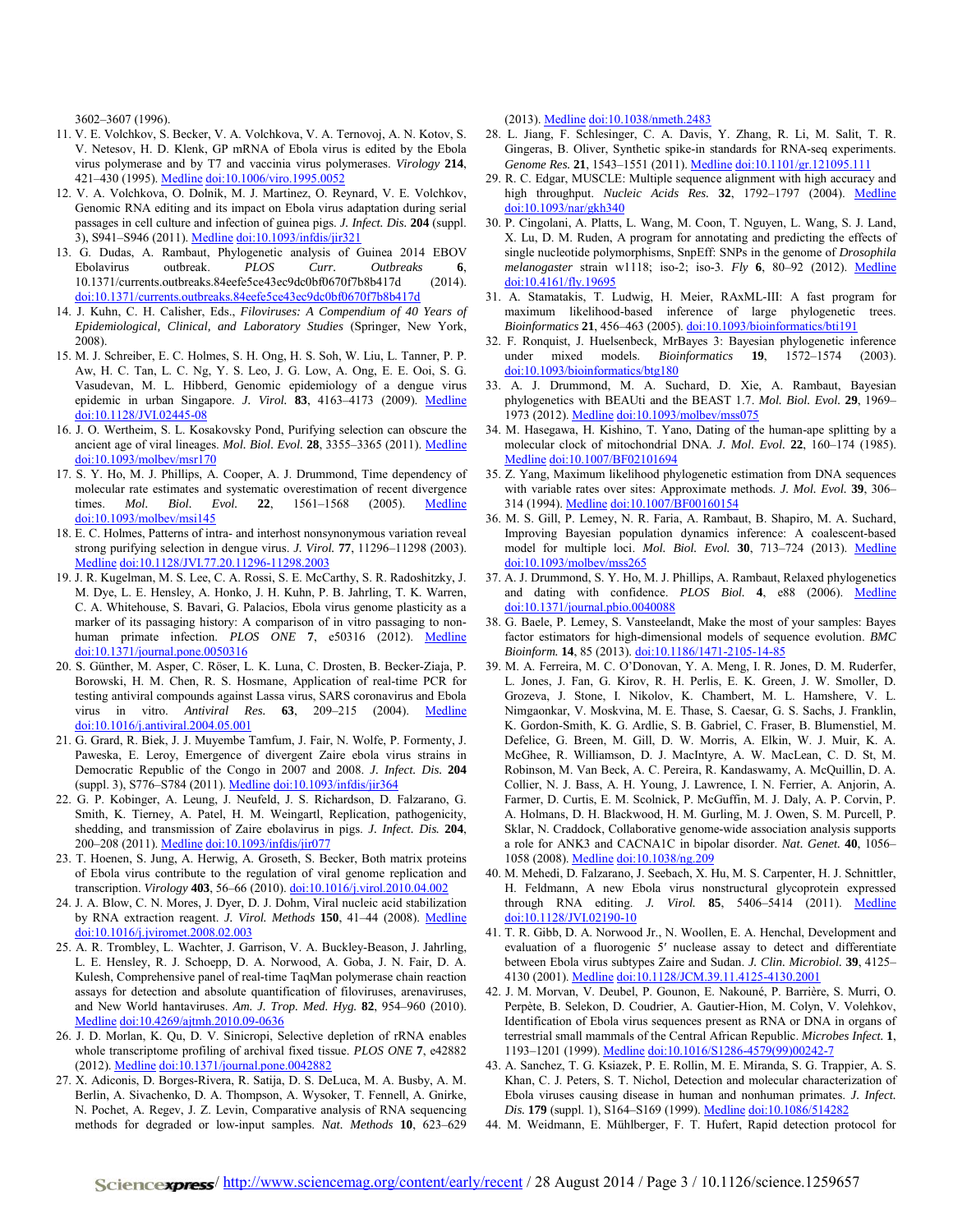filoviruses. *J. Clin. Virol.* **30**, 94–99 (2004). [Medline](http://www.ncbi.nlm.nih.gov/entrez/query.fcgi?cmd=Retrieve&db=PubMed&list_uids=15072761&dopt=Abstract) [doi:10.1016/j.jcv.2003.09.004](http://dx.doi.org/10.1016/j.jcv.2003.09.004)

**Acknowledgments:** We thank the Sierra Leone MoHS (Hon. Minister M. Kargbo, B. Kargbo, M.A. Vandi, A. Jambai), the Kenema District Health Management Team and Lassa fever program for their efforts in outbreak response. We thank P. Cingolani, Y.-C. Wu, M. Lipsitch, S. Günther, S. Baize, N. Wauquier, J. Bangura, V. Lungay, L. Hensley, J. Johnson, M. Voorhees, A. O'Hearn, and R. Schoepp, L. Gaffney, J. Kuhn, S.C. Sealfon, J.B. Shapiro, C. Edwards, Sabeti lab members for technical support and feedback. This project has been funded in part by NIH 1DP2OD006514-01 and NIAID HHSN272200900049C. RS is supported by NSF GRFP, SW by NIH GM080177; CH by NIH 1U01HG007480-01 and the World Bank; AR by EU FP7/2007-2013 278433-PREDEMICS and ERC 260864; and GD by NERC D76739X. Sequence data are available at NCBI (NCBI BioGroup: PRJNA257197). Sharing of RNA samples used in this study requires approval from the Sierra Leone Ministry of Health and Sanitation.

## **Supplementary Materials**

www.sciencemag.org/cgi/content/full/science.1259657/DC1 Materials and Methods Supplementary Text Figs. S1 to S11 Tables S1 to S4 Supplementary files S1 to S4 References (*19*–*44*)

5 August 2014; accepted 21 August 2014

Published online 28 August 2014 10.1126/science.1259657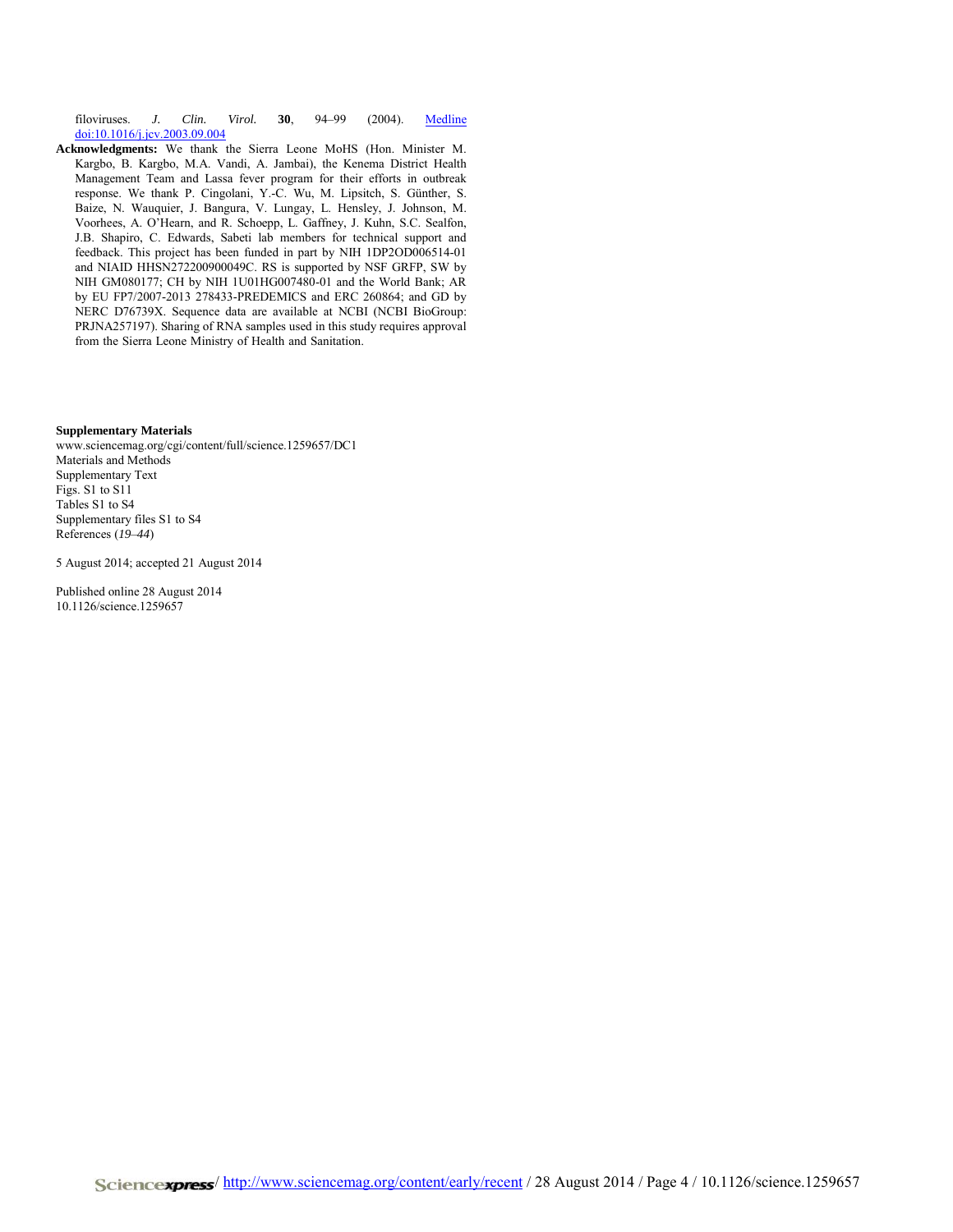

**Fig. 1. Ebola outbreaks, historical and current.** (**A**) Historical EVD outbreaks, colored by decade. Circle area represents total number of cases (RC = Republic of the Congo; DRC = Democratic Republic of Congo). (**B**) 2014 outbreak growth (confirmed, probable and suspected cases). (**C**) Spread of EVD in Sierra Leone by district. The gradient denotes number of cases and the arrows depict likely direction. (**D**) EBOV samples from 78 patients were sequenced in two batches, totaling 99 viral genomes (Replication = technical replicates (*6*)). Mean coverage and median depth of coverage with range are shown. (**E**) Combined normalized (to the sample average) coverage across sequenced EBOV genomes.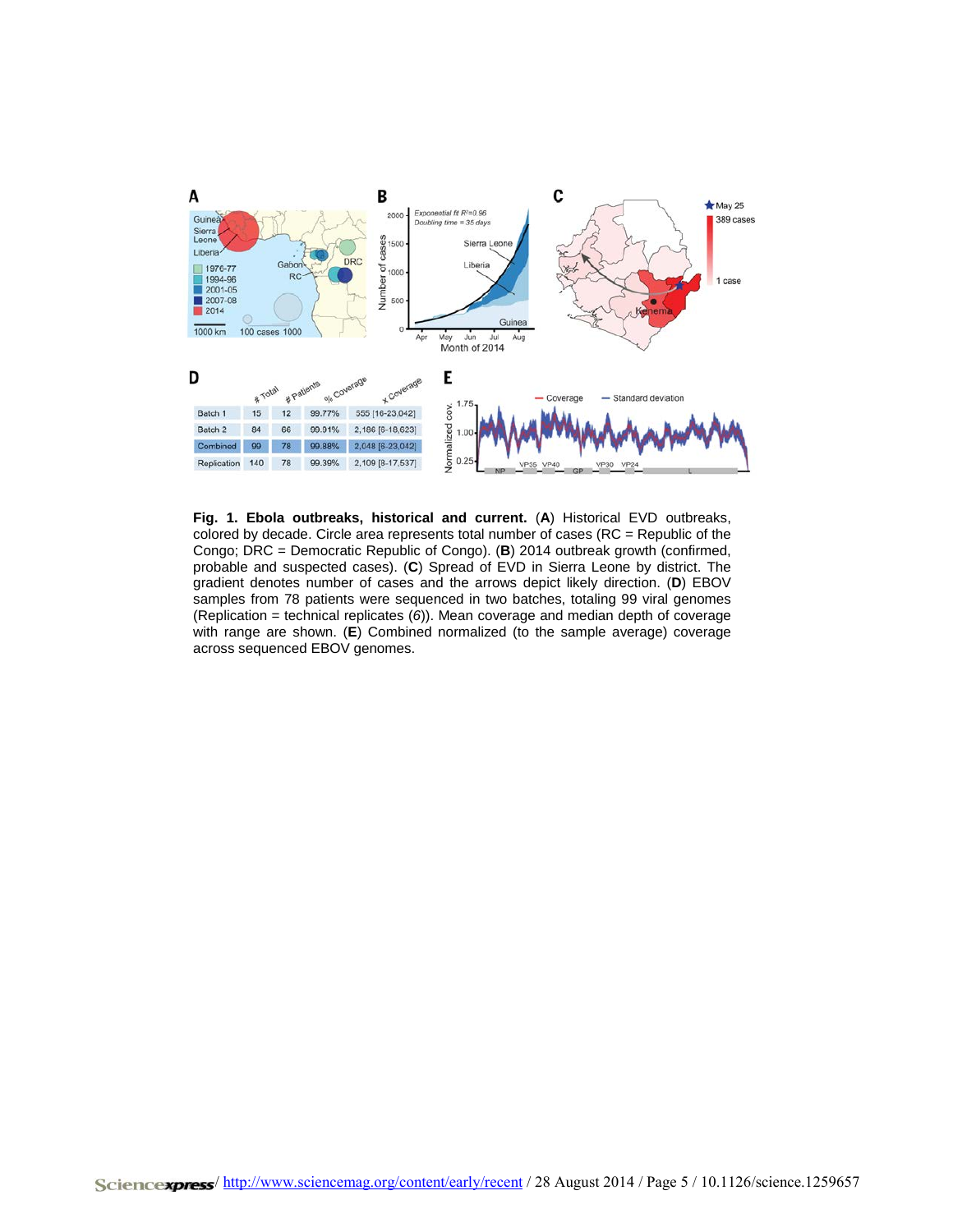

**Fig. 2. Relationship between outbreaks.** (**A**) Unrooted phylogenetic tree of EBOV samples; each major clade corresponds to a distinct outbreak (scale bar = nucleotide substitutions/site). (**B**) Root-to-tip distance correlates better with sample date when rooting on the 1976 branch ( $R^2$  = 0.92, top) than on the 2014 branch ( $R^2$  = 0.67, bottom). (C) Temporally rooted tree from (A).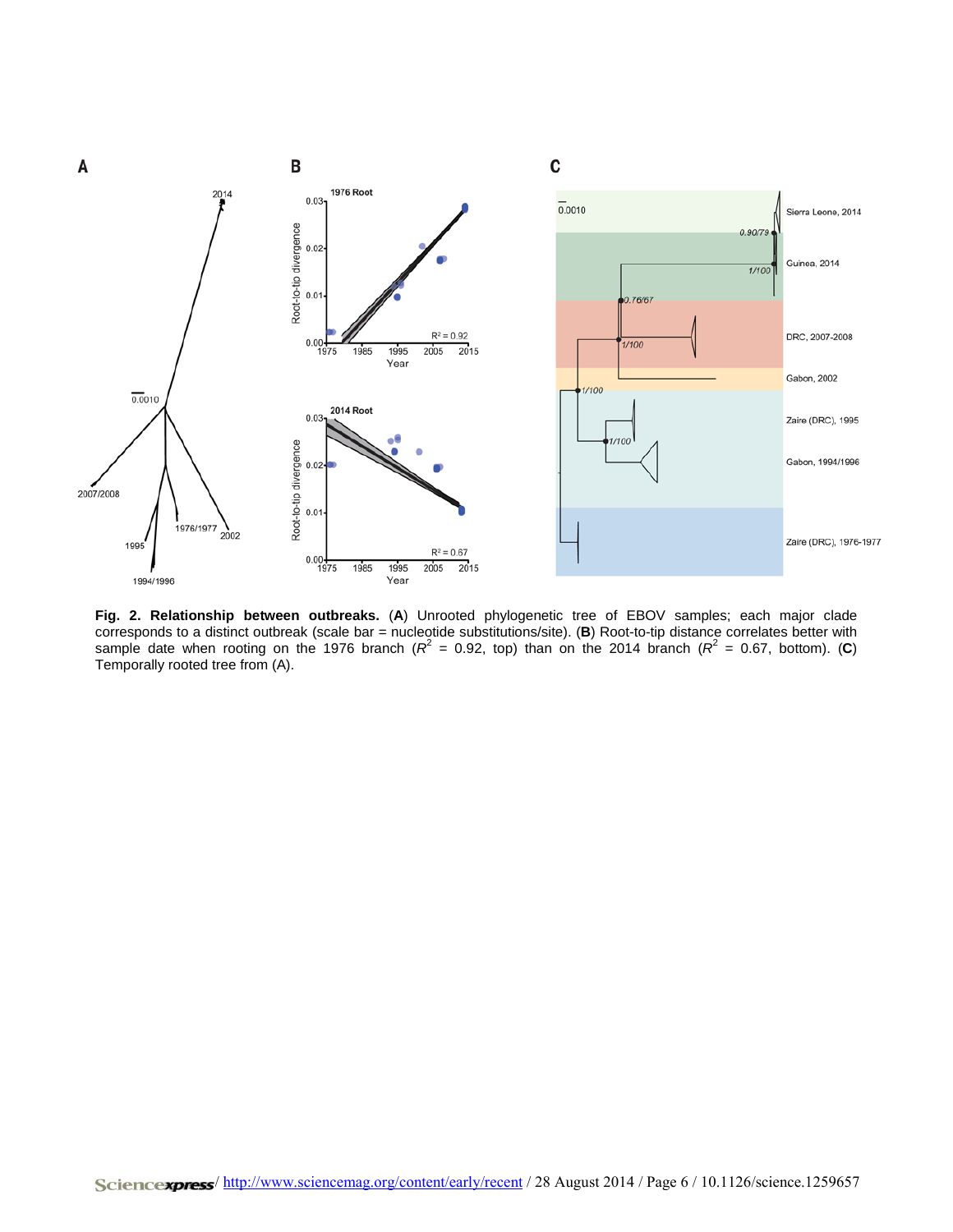

**Fig. 3. Molecular dating of the 2014 outbreak.** (**A**) BEAST dating of the separation of the 2014 lineage from Middle African lineages (SL = Sierra Leone; GN = Guinea; DRC = Democratic Republic of Congo; tMRCA: Sep 2004, 95% HPD: Oct 2002 - May 2006). (**B**) BEAST dating of the tMRCA of the 2014 West African outbreak (tMRCA: Feb 23, 95% HPD: Jan 27 - Mar 14) and the tMRCA of the Sierra Leone lineages (tMRCA: Apr 23, 95% HPD: Apr 2 - May 13); probability distributions for both 2014 divergence events overlayed below. Posterior support for major nodes is shown.